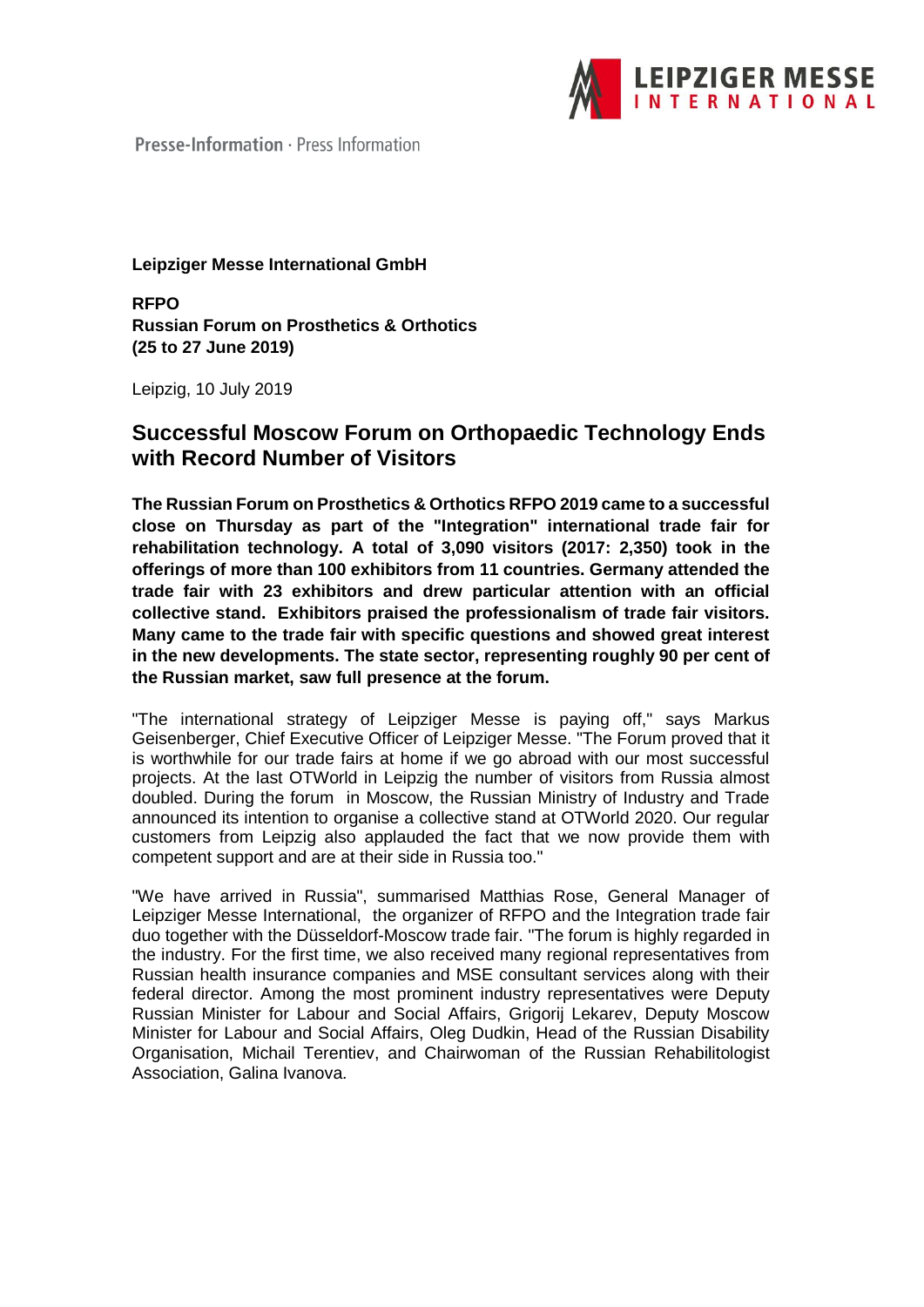The RFPO is Russia's most important continuous education platform for orthopaedic technology. 60 presentations, round tables, seminars and presentations with over 160 presenters and discussion participants from 6 countries took place in RFPO and Integration's mutual conference programme. One of the highlights was the German Day, featuring a seminar from the Federal Academy for Orthopaedic technology, organised by the German Association of Orthopaedic Technology and Confairmed GmbH. "German know-how is highly valued in Russia. This not only relates to the technology but also to matters of market design and the continuous development of training structures, intended to use German experiences as a guide," says Georg Blome, Managing Director of the German Association of Orthopaedic Technology. "We are glad that the German health assistance industry is continuing to take root in Russia."

"The fair is establishing itself", says Oliver Jakobi, Managing Director of Ottobock Russland. The trade visitors were very interested in the various activities. Furthermore, it was encouraging to see more patients coming to the fair, including wheelchair users. New faces were also present, speaking volumes to the higher degree of awareness. We were pleased with the impression that many industry players were working on the same page - like the health insurance companies, MProP and us." Top class athlete Heinrich Popow also expressed delight with RFPO: "I met a lot of friends at the fair. I like the fact that so many prosthetic technicians from all over the world came to this trade fair."

Prof. Irina Gurieva from Consultant Service MSE concluded: "There were about 80 participants from all over Russia along with a nice team of speakers. The organisation was excellent and I am convinced that it is an important step forward in interdisciplinary collaboration."

Furthermore, two operations from St. Elisabeth-Krankenhaus Leipzig were broadcasted live to the trade fair in Moscow during the congress. In addition to prosthetics and orthotics, key topics included compression therapy, children's rehabilitation, orthopaedic footwear technology, and training matters. Russian podiatrists met for their first congress during the trade fair.

For the second time, Russia's best prosthetics technicians were elected at a live competition at the trade fair. 12 of the 53 participants from all over Russia had qualified for the final. One technician travelled more than 6,000 kilometres in order to participate.

"The trade fair results underscore the fact that the forum is becoming a crucial venue for orthopaedic technology", Matthias Rose summarized.

The next RFPO and integration will take place in Moscow in June 2021.

More information can be found at: [www.rf-po.de](http://www.rf-po.de/)